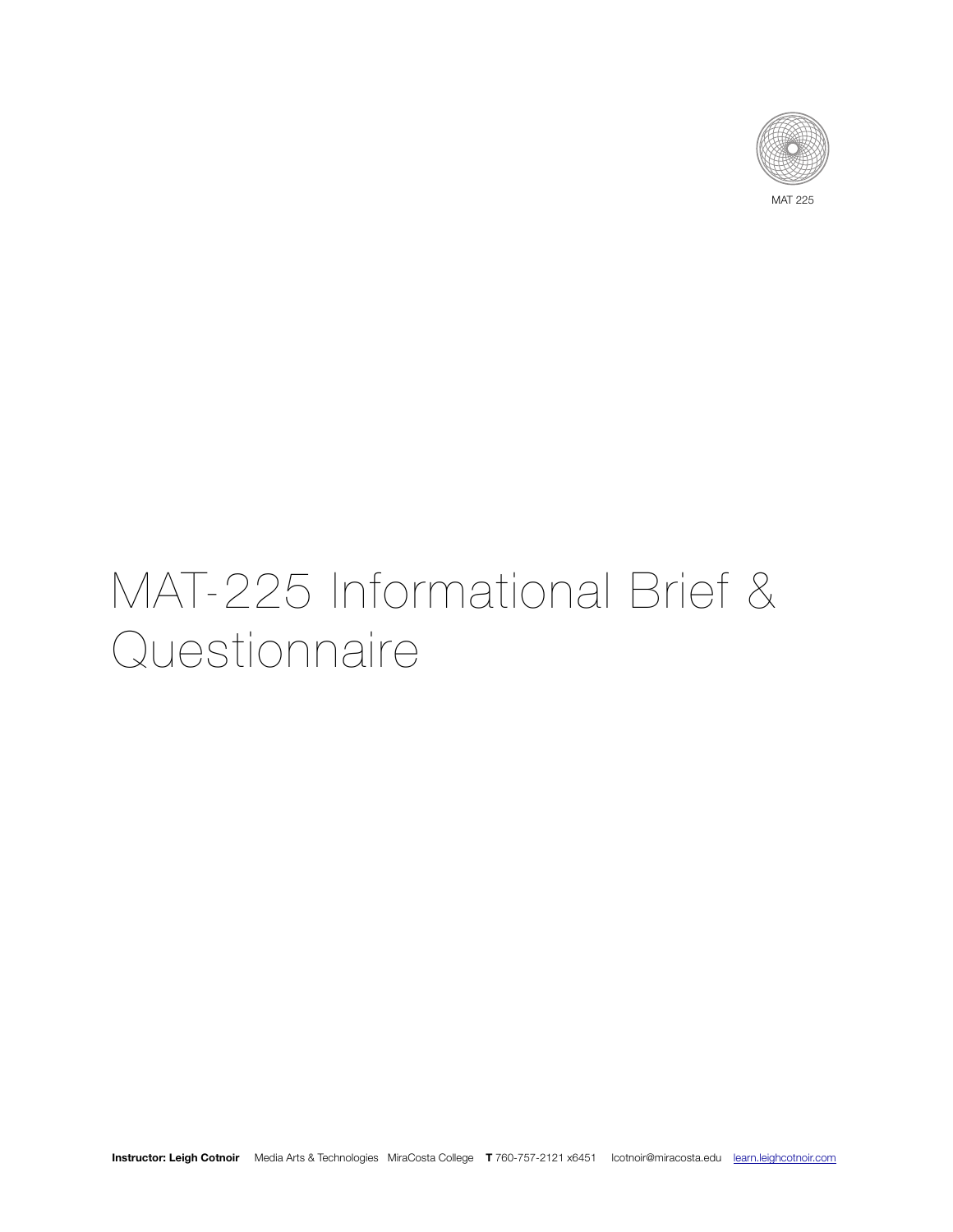# Table of Contents

| <b>Overview of Project Agreement</b>                   | 4                       |
|--------------------------------------------------------|-------------------------|
| <b>MAT-225 and Client Partnership</b>                  | 4                       |
| <b>What Clients Can Expect</b>                         | $\overline{\mathbf{4}}$ |
| <b>Finalizing the Project and Obtaining a Contract</b> | 5                       |
| <b>Client Questionnaire</b>                            | 6                       |
| <b>Background of Organization</b>                      | 6                       |
| Organization's Mission and Culture                     | 6                       |
| Products and Services Offered                          | 6                       |
| Geographical Locations                                 | 6                       |
| <b>Client Base</b>                                     | 6                       |
| Marketing and Social Media                             | 6                       |
| Other 6                                                |                         |
| <b>Audience</b>                                        | $\overline{7}$          |
| <b>General Product Audience</b>                        | 7                       |
| Audience for this Web Project                          | 7                       |
| Audience Goals and Needs                               | 7                       |
| <b>Perception, Look, and Feel</b>                      | 7                       |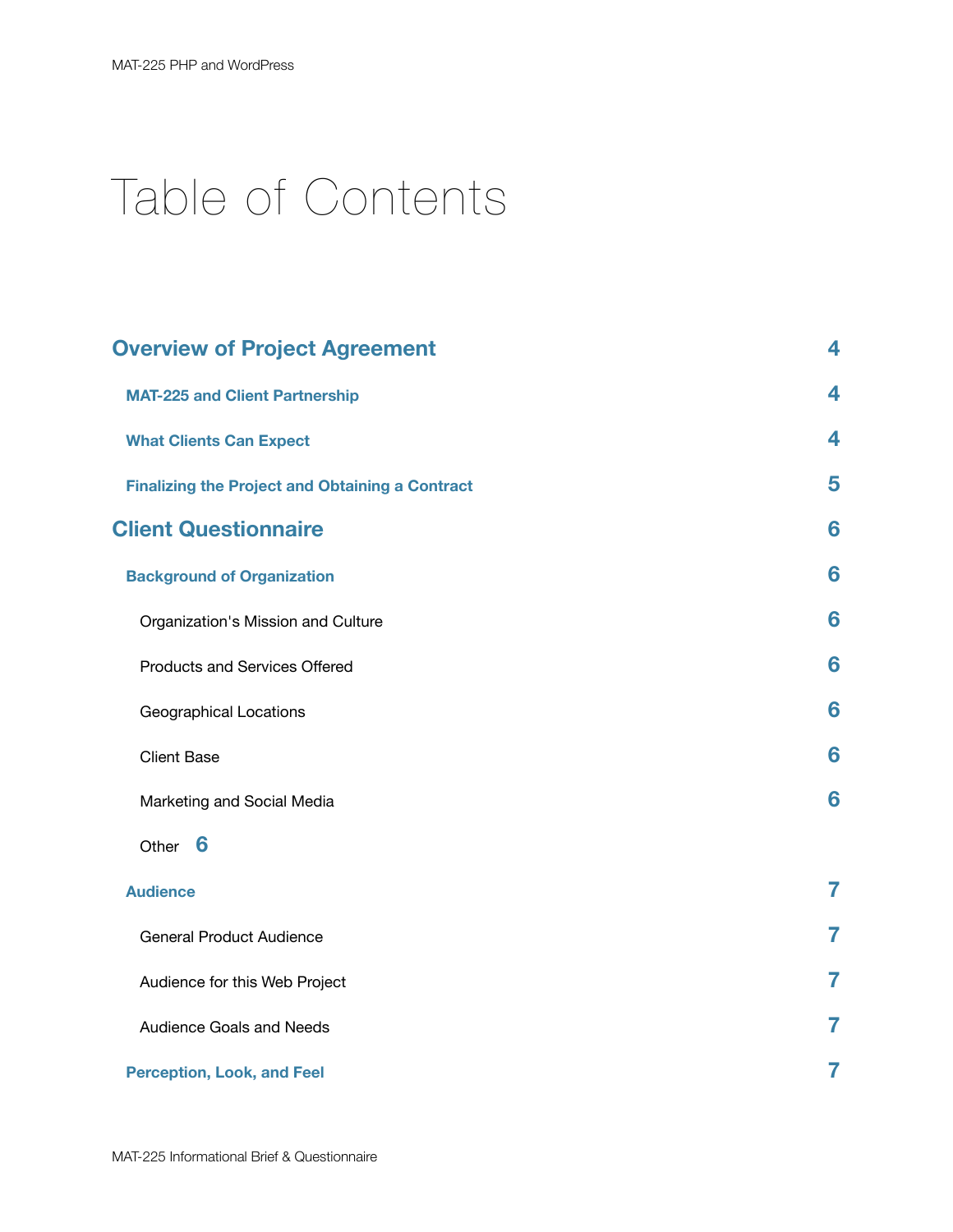| Concept and Feeling                                            | 7  |
|----------------------------------------------------------------|----|
| <b>Descriptive Adjectives</b>                                  | 7  |
| Impressions                                                    | 7  |
| Competitors                                                    | 7  |
| <b>Content, Features, and Functionality</b>                    | 8  |
| <b>User Activities</b>                                         | 8  |
| Content and Organization                                       | 8  |
| Content Sources, Resources, and Timeline                       | 8  |
| Media Assets                                                   | 8  |
| Design and Branding Collateral                                 | 8  |
| Exclusions                                                     | 8  |
| <b>Post-Launch: Updating and Administrative Considerations</b> | 9  |
| Updating                                                       | 9  |
| Search Engine Optimization (SEO)                               | 9  |
| Social Media Campaigns                                         | 9  |
| Timeline                                                       | 9  |
| <b>Purpose, Description, and Objectives</b>                    | 9  |
| Purpose, Description, and Objectives                           | 9  |
| Additional information                                         | 10 |
| <b>Web Hosting and Domain Information</b>                      | 11 |
| Web Hosting and Domain Information                             | 11 |
| <b>Ongoing Maintenance and Administration</b>                  | 12 |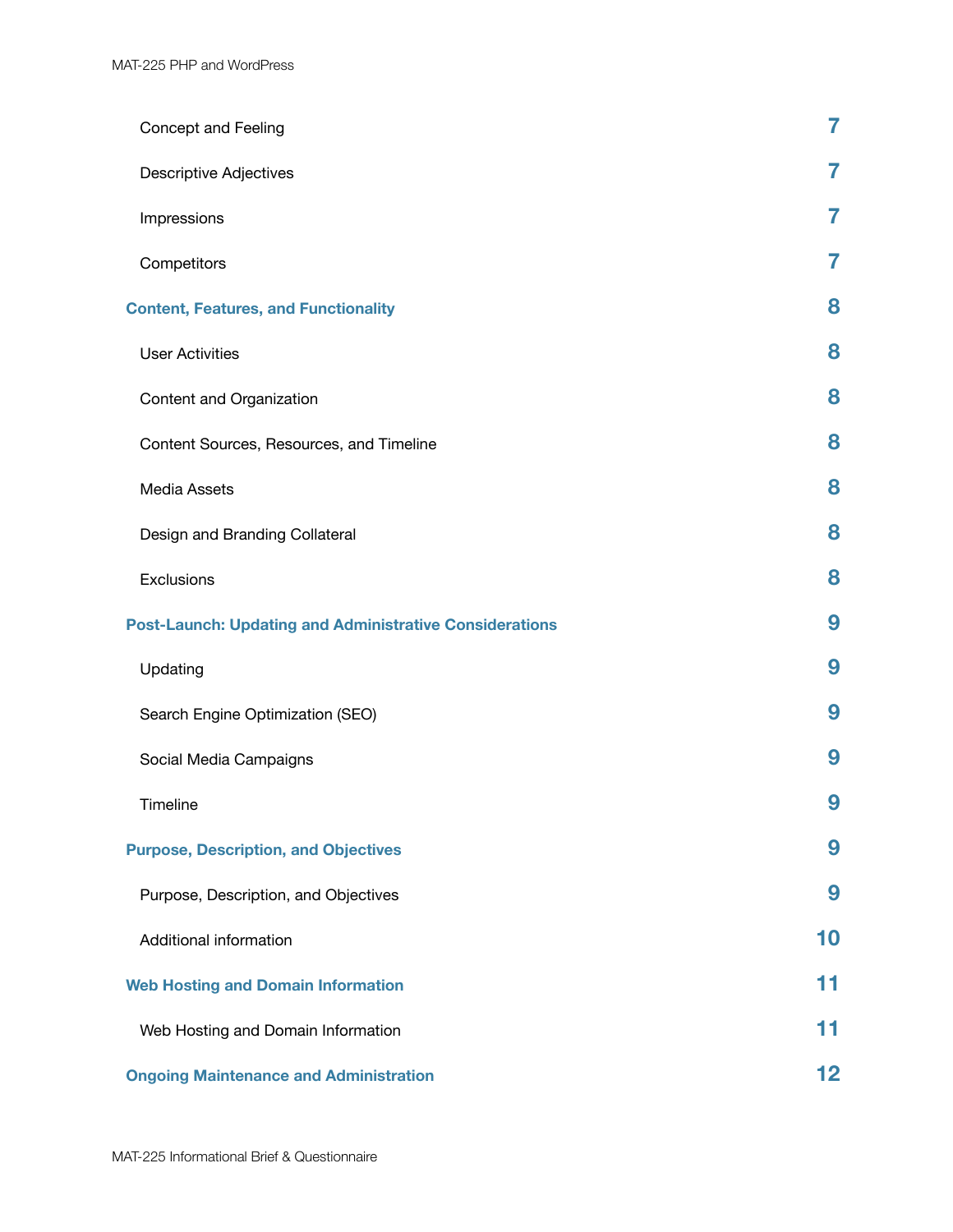| <b>Timeline Expectations</b> | $12 \,$ |
|------------------------------|---------|
| <b>Timeline Expectations</b> | $12 \,$ |
| <b>Client Inspirations</b>   | $12 \,$ |
| <b>Client Inspirations</b>   | $12 \,$ |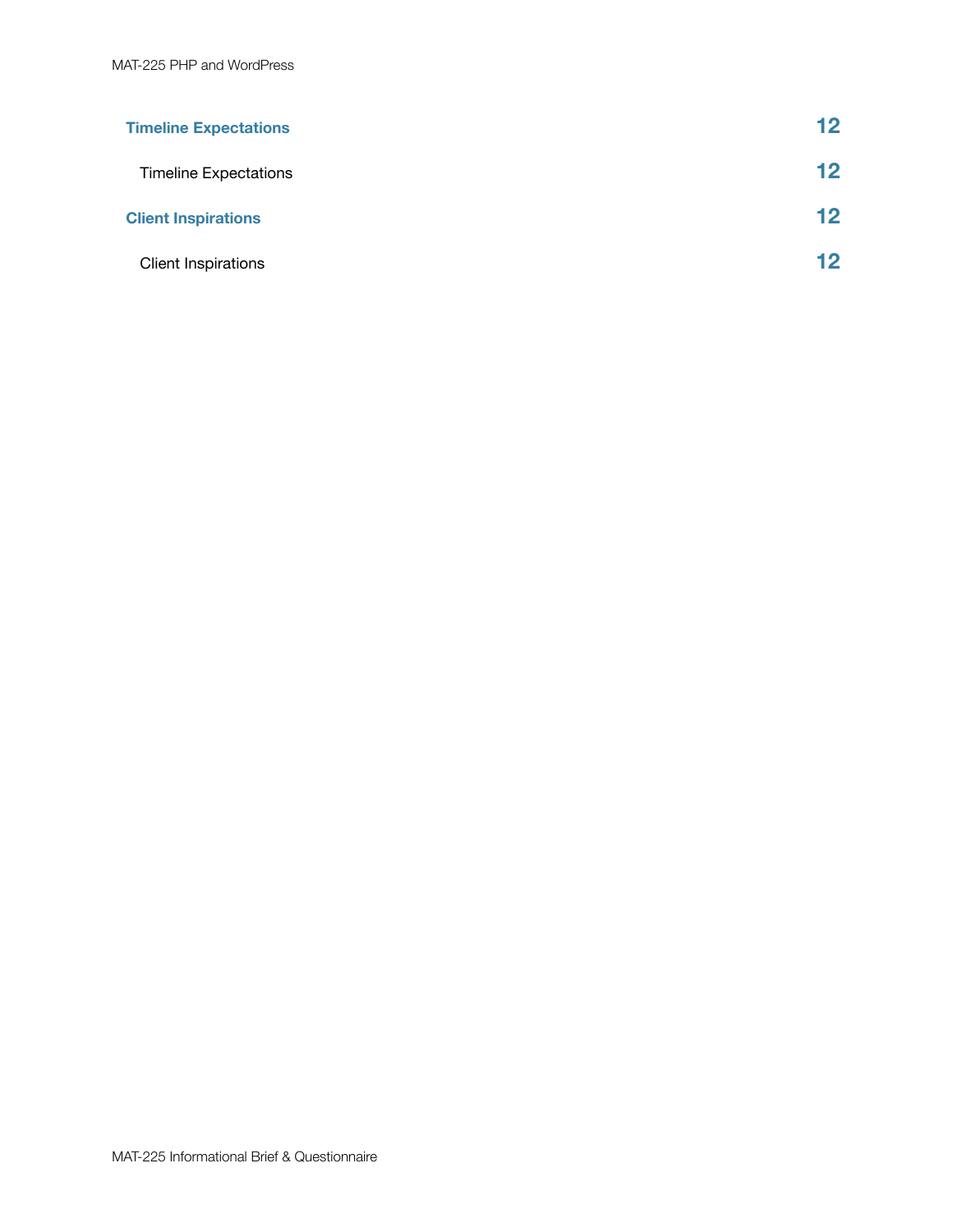# Overview of Project Agreement

### **MAT-225 and Client Partnership**

The MAT-225 PHP and WordPress is an advanced web design/development course at MiraCosta College that focuses on student learning in the following basic areas: authoring PHP web scripting language, creating WordPress websites, developing custom WordPress themes, site planning and organization, visual design, UI/UX design, and website functionality. In service to these learning outcomes, students will render web design services for client projects to gain experience fulfilling real client web project needs. The instructor will act as a project manager and liaison to the client while students individually compete for client selection of their designs at the end of the term. Ideally, the winning student's site design will go into live production for the client's organization. Because the project is time-limited for assignment purposes, additional services might need to be rendered within a separate contract after the semester's completion, in order to realize the organization's full vision for the website. The intent of this questionnaire, however, is to try to assess as many of your organization's needs up front, to produce a more realistic time table for completion within the semester.

### **What Clients Can Expect**

While we will make every effort to meet your organization's web needs, it is also important to understand a few technical parameters within which we must work to meet the MAT-225 learning objectives.

- All sites will be authored in either PHP and/or WordPress; therefore, the client's web host must support PHP for site publication after project completion.
- Designers will not be authoring custom databases or scripts for this project outside of the scope of PHP, JavaScript, or existing plugins. Adobe Flash/Animate CC components will not be implemented.
- Integration of the student website(s) with other content management systems will be the responsibility of the client if that need exists (i.e.overlaying WordPress over custom software developed for the functionality of your organization's primary product/services delivery).
- All sites will be capable of working cross-platform in modern browsers as responsive designs for multiple device sizes.
- Students have options of working within their own personal learning objectives even if some objectives are not within the the client's given parameters.
- Clients ultimately have the option at the end of the term to choose *none* of the designs if none fully satisfied their needs.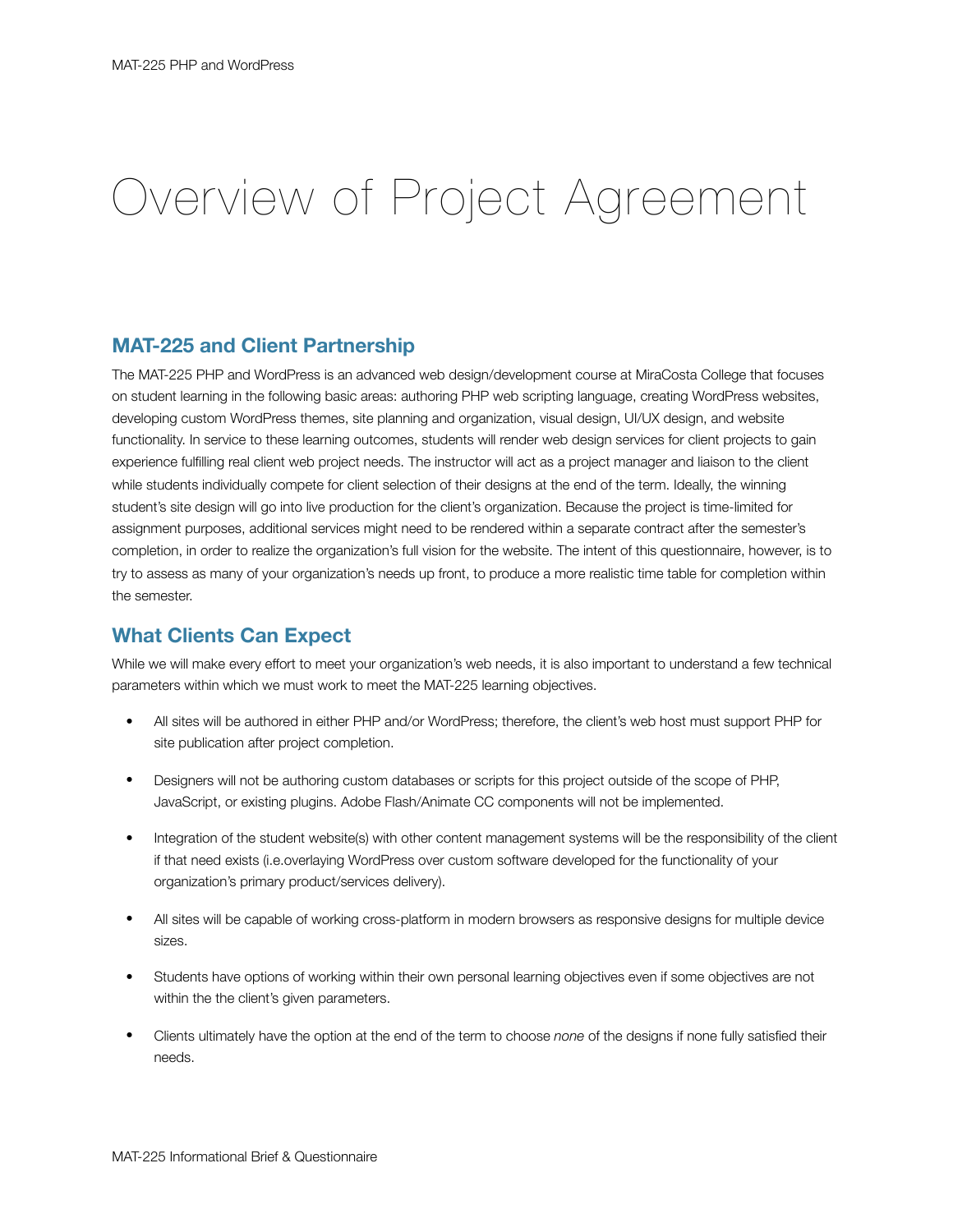- Any contractual agreements made between your company and the class are implied only and not fully enforceable, although all parties are expected to act in good faith.
- Once your organization has agreed to participate with the class, it is expected that your organization will continue to participate in the client/designer process through project completion, with timely responses, even if outside factors change the course of your organization's mission and goals.

### **Finalizing the Project and Obtaining a Contract**

### **Finalizing the Project**

Final student work will be placed on the MAT web server for client review and selection. This will conclude the agreement between your organization and the class. No fees will be incurred for the site itself, but your organization will need to work out terms separately with the winning student to transfer the work to your own live web hosting solution. The instructor will help facilitate this transfer if necessary, provided that arrangements are made within a reasonable time frame. The client will assume all domain and hosting costs associated with publishing the site after selection. The instructor will also be available to advise regarding hosting options.

### **Continuing to Work with the Designer**

Should your organization's needs extend beyond the domain setup and you want to continue working with the same designer, you will need to enter into an agreement with that designer separately. The type of agreement/contract to which you commit will depend on your specific needs and the designer's terms and fees. Some things that might warrant a new agreement are:

- adding additional features and functionality to the site
- altering the design
- production work (adding additional content, producing images or videos, etc.)
- securing training hours to learn how to use and/or maintain the site
- ongoing maintenance (updates, backups, etc.)
- SEO planning and integration
- social media campaign strategies, setup, and/or development
- other marketing tool development and management (i.e. newsletters, etc.)
- additional graphic design work beyond the scope of the project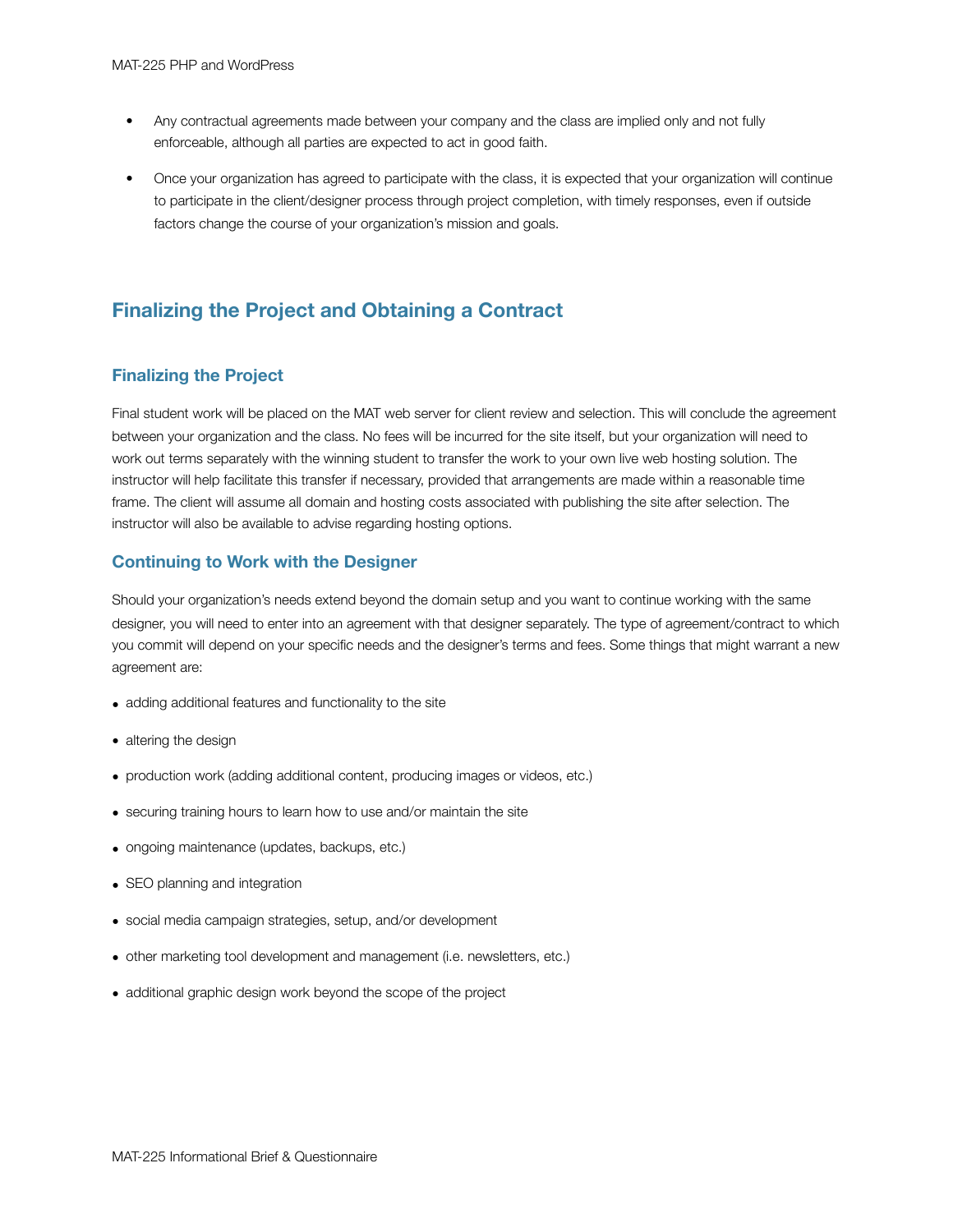# Client Questionnaire

### **Background of Organization**

**Organization's Mission and Culture** 

Include your company's mission and culture here.

Artist portfolio, informational site only, no retail.

### **Products and Services Offered**

Include your company's products and services here.

# showcase artwork, inform about art practice, **with any contract of the state of the state of the state of the state of the state of the state of the state of the state of the state of the state of the state of the state of**

### **Geographical Locations**

Where are your offices, and is your current reach local, regional, national, or international?

# Southern California. Regional, national, international practice.

 $\bot$  , and the state of the state of the state of the state of the state of the state of the state of the state of the state of the state of the state of the state of the state of the state of the state of the state of th

### **Client Base**

Describe your clients. Also, please identify the demographics of your client base (corporate, individual, non-profit, etc.).

# art collectors, curators, gallerists, general public.

### **Marketing and Social Media**

What is your website's role in your marketing plan and overall business objectives? to showcase artwork, give information about exhibitions, commissions, art residencies, and other news regarding art practice.

### **Other**

Include any other relevant information helpful in understanding what your company does. If you already have a current website, please include the URL address here and explain what you like and dislike about your existing website.

I am not a "company", but an independent artist ([www.barbaraholmes.com\)](http://www.barbaraholmes.com)

 $\bot$  , and the state of the state of the state of the state of the state of the state of the state of the state of the state of the state of the state of the state of the state of the state of the state of the state of th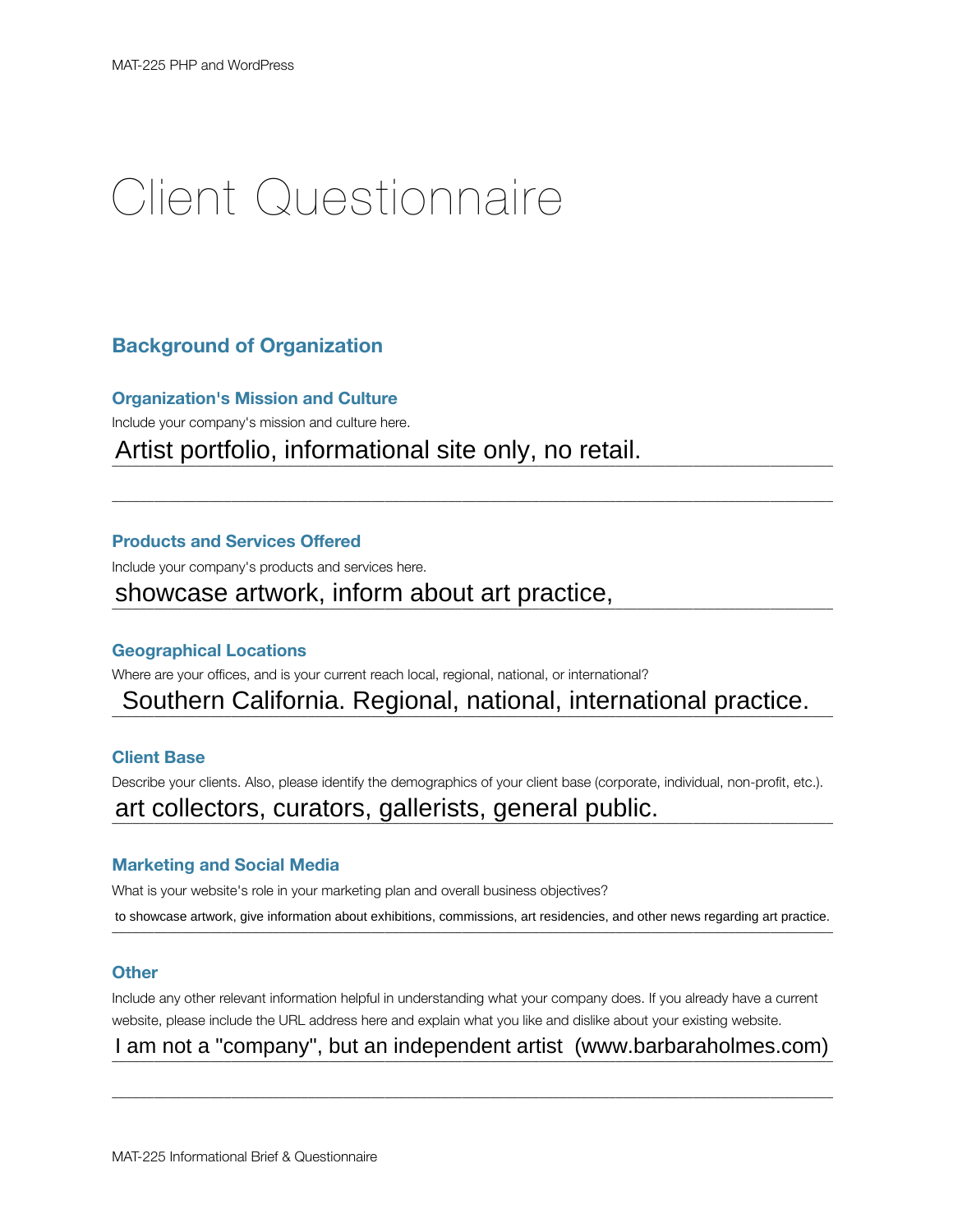### **Audience**

### **General Product Audience**

Who is your general audience for products?

# art collectors, curators, gallerists, general public.

### **Audience for this Web Project**

Who will the audience *of this website* be? Is it the same audience as listed above? If different, explain why.

# art collectors, curators, gallerists, general public.

### **Audience Goals and Needs**

What are the main reasons a client/customer/member would visit your website? What need does the site fulfill for them? to view art portfolio and gain a general understanding of my artwork and practice.

### **Perception, Look, and Feel**

### **Concept and Feeling**

What do you want your audience to *think* and *feel* when viewing the site?

# I want a clean and contemporary feel. Easy to navigate and read.

### **Descriptive Adjectives**

Use a few adjectives to describe how the user should perceive your website. (e.g. prestigious, professional, friendly, wellestablished, corporate, fun, elegant, cool, innovative, trustworthy, reliable, secure, cutting edge, etc.)

# Clean, neat, minimal, modern, contemporary, metallicial and the contemporary,

### **Impressions**

If a website visitor had only 10 seconds to spend on your site, what do you hope s/he would come away with?

# quick view of artwork and my contact info

### **Competitors**

How does the vision for your site compare to or fit within the landscape of competitor sites? Are there specific organizations with similar missions/goals that you feel we should review in this process? If so, please list the web addresses and what you like or dislike about their websites and messages conveyed.

 $\bot$  , and the state of the state of the state of the state of the state of the state of the state of the state of the state of the state of the state of the state of the state of the state of the state of the state of th

 $\bot$  , and the state of the state of the state of the state of the state of the state of the state of the state of the state of the state of the state of the state of the state of the state of the state of the state of th

#### $\frac{1}{2}$  and another conducts. other artists websites: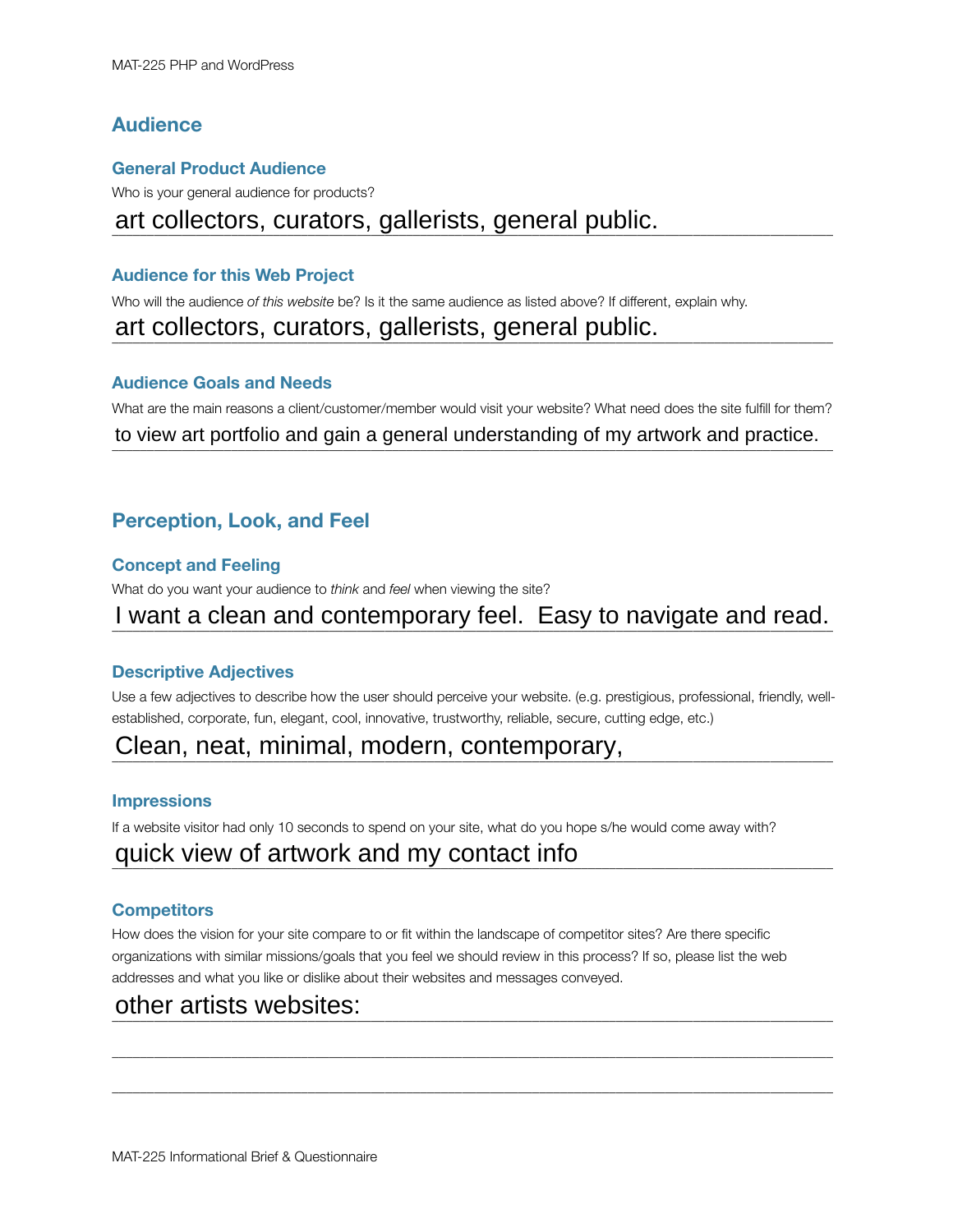### **Content, Features, and Functionality**

### **User Activities**

What do you expect users to do on your site? Why would users come to your site, and what do they want to do there? What actions would a typical user take? Is there a primary action or particular actions that you would like to encourage? (e.g. read particular information, make contact, make a purchase, register, join an e-mail list, etc.)

to view my artwork, get my contact info (not sure about an email list, but maybe an option).

 $\bot$  , and the state of the state of the state of the state of the state of the state of the state of the state of the state of the state of the state of the state of the state of the state of the state of the state of th

#### **Content and Organization**

Describe your planned content for the site (along with information about the information architecture and navigation if you know). Do you have a site map, flow chart, or wireframe(s) developed for your new site? If not, describe the site sections/ pages that you are planning in as much detail as possible.

# portfolio, news, cv/resume, contact info

### **Content Sources, Resources, and Timeline**

Will you be writing or creating new content for your new site, utilizing existing content from your current marketing materials, or both? If you are creating new content, when do you expect this content will be available? Will you need the services of a copywriter or photographer?

# grab content from current website.

#### **Media Assets**

Do you expect to include audio, video, animation, and/or advanced multimedia or interactive features on your site? If so, please describe.

# maybe some video??? could leave out.

### **Design and Branding Collateral**

Do you have any current logos, graphics, photographs, color schemes, or other visual elements/styles in existing marketing materials that you wish to use in your site design? Would you like (or are you open) to redesign any of your current logos or branding graphics?

### I do not need any branding or logos. Work with white/black/dark gray

### **Exclusions**

Is there anything that you do NOT want on your site, such as particular colors, graphic elements, text, or other features? No purple,blue,pink. Very particular about color, best to not use (see above).

 $\bot$  , and the state of the state of the state of the state of the state of the state of the state of the state of the state of the state of the state of the state of the state of the state of the state of the state of th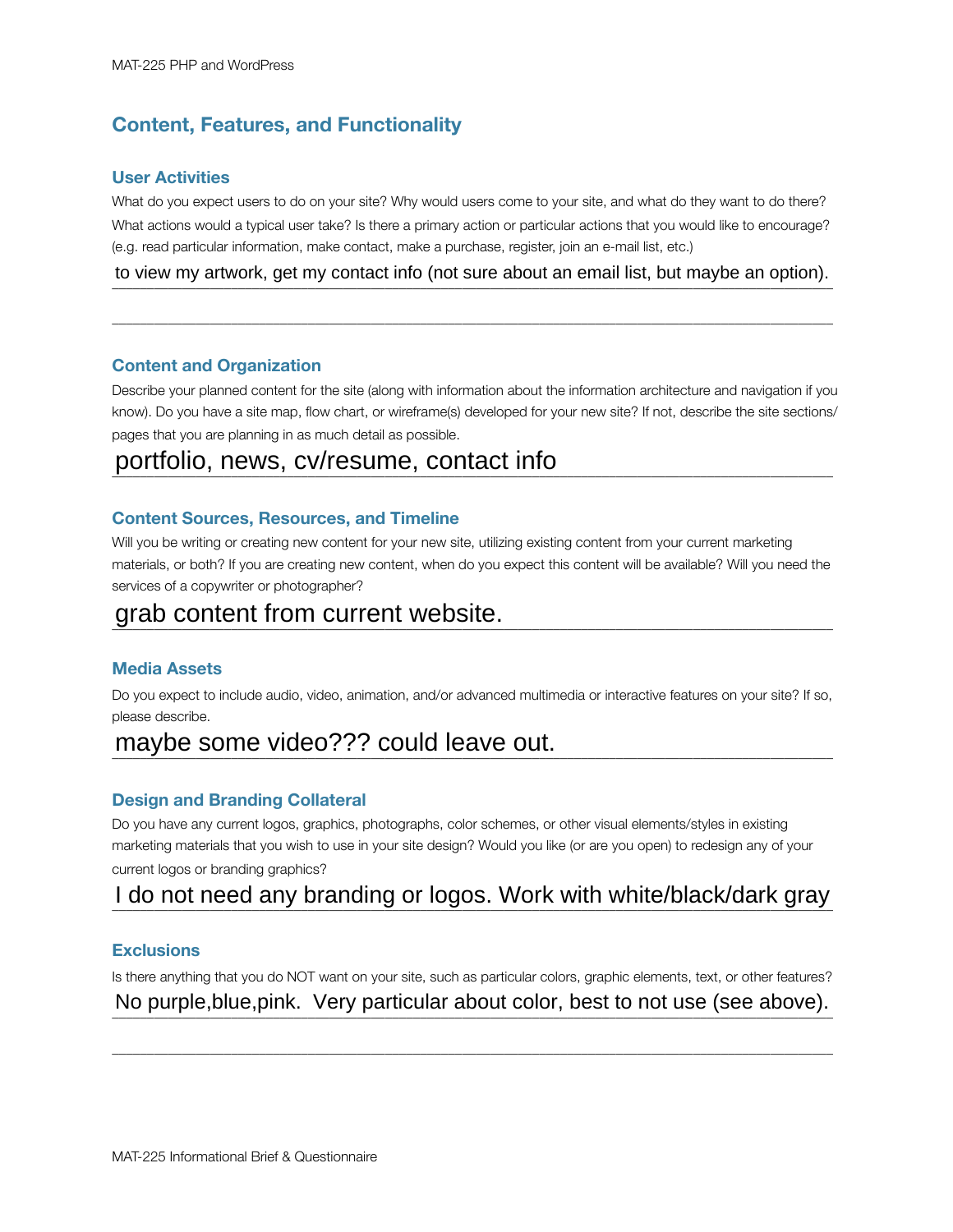### **Post-Launch: Updating and Administrative Considerations**

### **Updating**

| How often do you realistically intend to update the site? every 6 months/yearly             |
|---------------------------------------------------------------------------------------------|
| all will need updating<br>Are some pages mostly static while others are frequently updated? |
| Will you want the support of a web designer for site updates? no                            |
| Will you want to make in-house content updates on a regular basis? <b>Yes</b>               |
| If so, does this person(s) have knowledge of HTML and CSS? no                               |

### **Search Engine Optimization (SEO)**

How important is search engine optimization and placement to your marketing plans for your company and/or site? If SEO is important to your goals, are you willing to pay for ongoing SEO work, or do you intend on managing it yourself?

my name and website are at the top of a google search already and I would like to keep it there.

### **Social Media Campaigns**

How important is social media to your website's objectives and marketing plans? Do you utilize existing social media sites or campaigns (Facebook, Google+, Twitter, Pinterest, YouTube, Yelp, blogs, wikis, forums, etc.) or need such sites or campaigns developed? Should your website link to, integrate with, and/or encourage social media participation?

### dimetagram: barbaraholmesart entity and all and all and all and all and all and all and all and all and all and a

#### **Timeline**

What is your intended launch date for the new site? Are there any outside considerations that may affect the schedule?

no, current website is functional so.... by 2018 should be fine.

### **Purpose, Description, and Objectives**

#### **Purpose, Description, and Objectives**

Please write a brief 1-3 sentence synopsis of the website's purpose, description, and objectives.

#### **Examples**:

Example 1:

*COMPANY* needs an informational website that markets our products to its intended target audience described above. Employees of *COMPANY* should be able to modify basic copy content through a web login without detailed knowledge of HTML, CSS, or web scripting languages.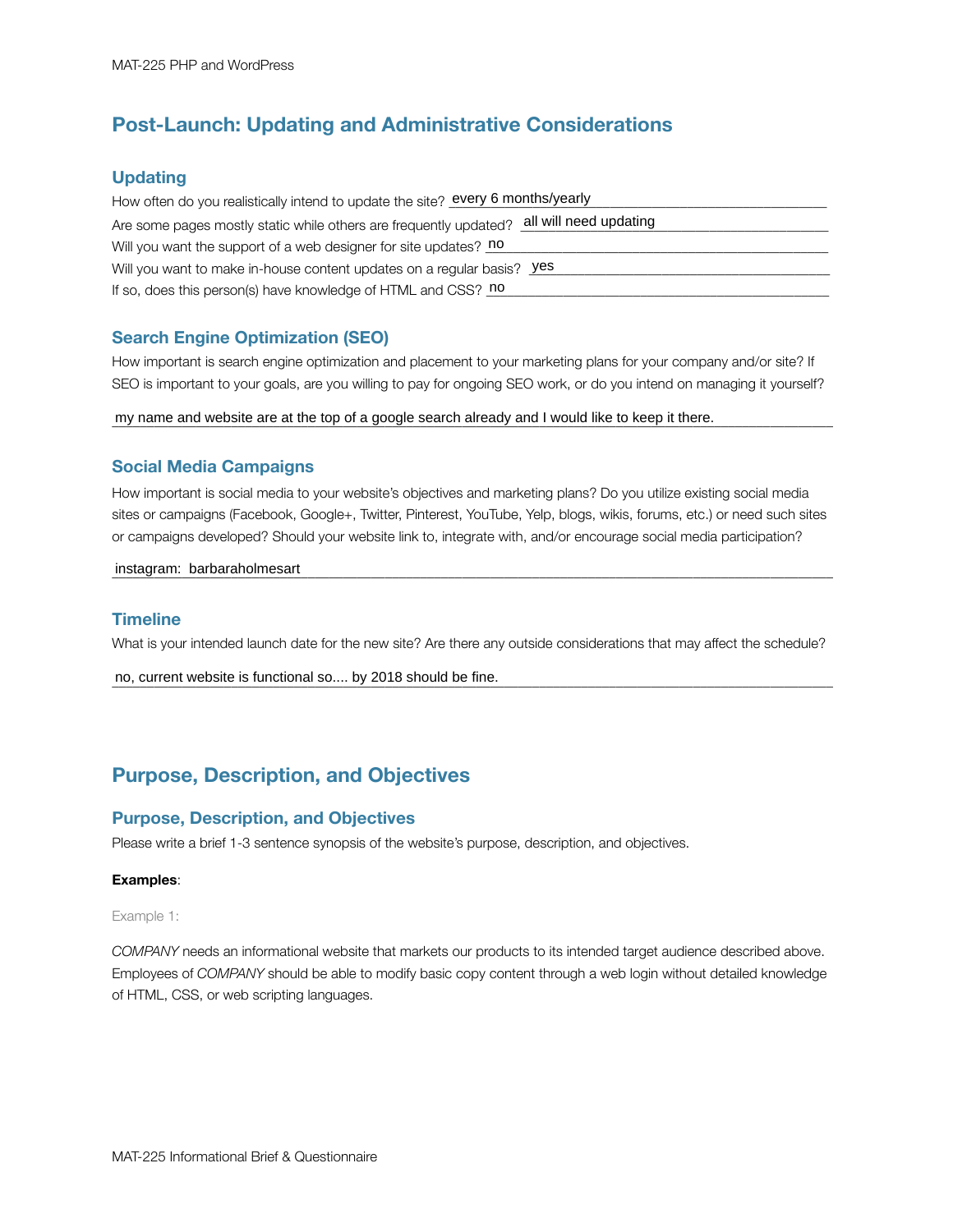#### MAT-225 PHP and WordPress

#### Example 2:

*COMPANY* needs an e-commerce website that markets and sells our products to its intended target audience described above. Employees of *COMPANY* should be able to modify basic copy content through a web login without detailed knowledge of HTML, CSS, or web scripting languages.

#### Example 3:

*COMPANY* needs an informational website with a blogging component, all that markets our products to its intended target audience described above. Employees of *COMPANY* should be able to modify basic copy content through a web login without detailed knowledge of HTML, CSS, or web scripting languages. Additionally, *COMPANY* needs integration of social media marketing tools and newsletter set-up.

#### (AND SO FORTH)

Artist portfolio, informational site only, no retail, no mission statement, no branding. I knowledge of HTML, CSS, or web scripting languages. should be able to modify basic copy content through a web login without detailed

 $\bot$  , and the state of the state of the state of the state of the state of the state of the state of the state of the state of the state of the state of the state of the state of the state of the state of the state of th

 $\bot$  , and the state of the state of the state of the state of the state of the state of the state of the state of the state of the state of the state of the state of the state of the state of the state of the state of th

 $\bot$  , and the state of the state of the state of the state of the state of the state of the state of the state of the state of the state of the state of the state of the state of the state of the state of the state of th

### **Additional information**

Please check all that pertain to and are desired in your project.

#### **Design components**

| Responsive design for mobile devices                                                              |
|---------------------------------------------------------------------------------------------------|
| CSS colors optimized for people with color blindness (a consideration for design collateral, too) |
| Multi-page site                                                                                   |
| Single-page scrolling site                                                                        |
| Graphics-heavy (ex: full-page images, large image sliders, etc.)                                  |
| Prefer graphics-light for optimal page load time                                                  |
| Blog or searchable article-based content section                                                  |
| Public write-access comments                                                                      |
| Authenticated user-only write-access comments                                                     |
| No comments (common option)                                                                       |
| Basic social media link inclusion                                                                 |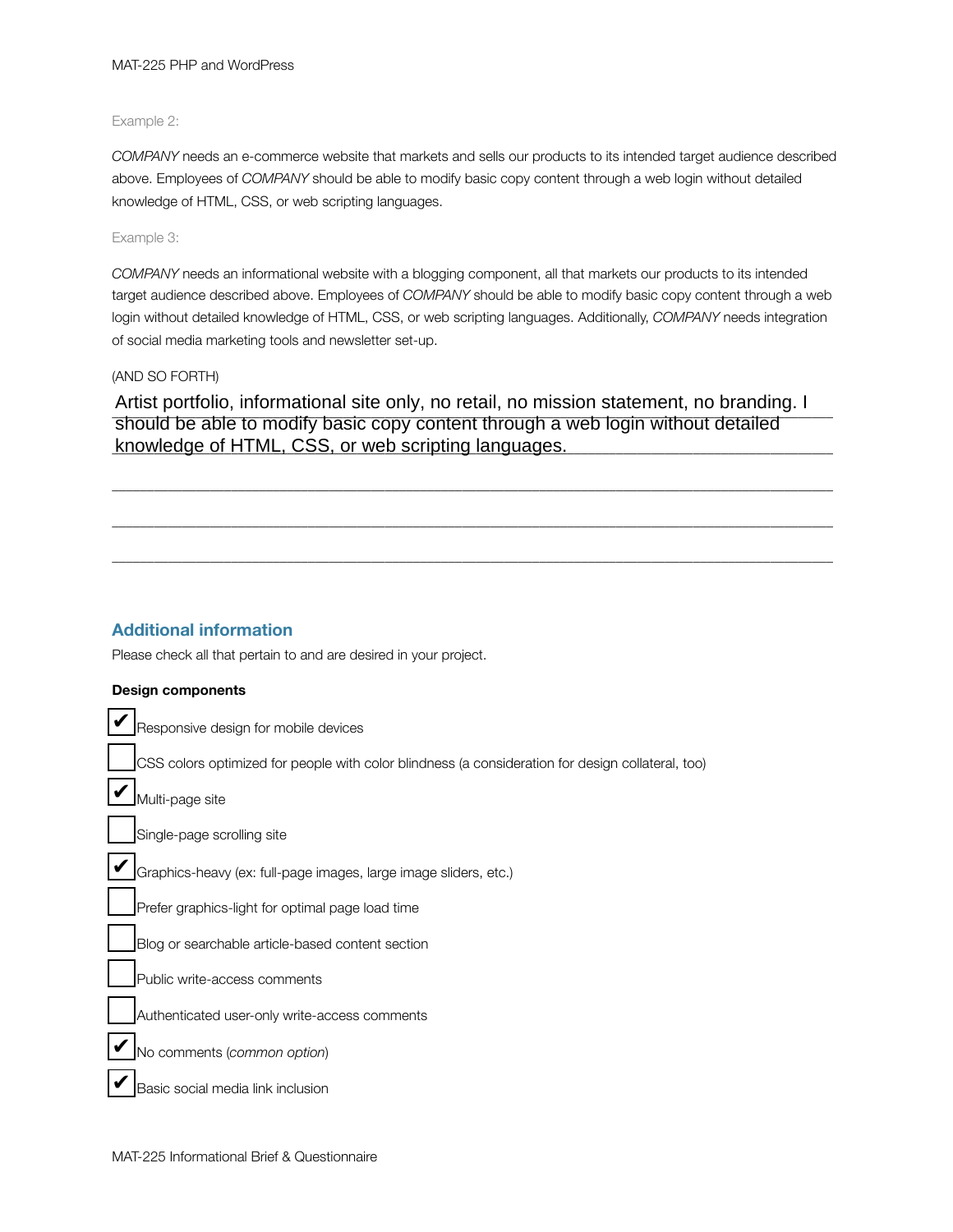Special JavaScript interactivity (please elaborate)  $\nu$  Video and/or animations (please elaborate)  $\overline{\text{maybe}}, \text{could leave out.}$ **Desired add-on features beyond project's required scope:**  Yoast SEO plugin (added upon contract acceptance) Backwards compatibility to non-modern browsers (can limit design, increase cost) Single-page parallax scrolling site Invoicing System Plugin Shopping Cart (Woo Commerce plugin)

Advanced social media integration plugins

Event calendar plugin

Other business productivity tools (please specify ideas below)

### **Web Hosting and Domain Information**

### **Web Hosting and Domain Information**

Please check all the following that apply. If you are unsure and need additional consulting in this area, please let us know.

 $\overline{\phantom{a}}$  ,  $\overline{\phantom{a}}$  ,  $\overline{\phantom{a}}$  ,  $\overline{\phantom{a}}$  ,  $\overline{\phantom{a}}$  ,  $\overline{\phantom{a}}$  ,  $\overline{\phantom{a}}$  ,  $\overline{\phantom{a}}$  ,  $\overline{\phantom{a}}$  ,  $\overline{\phantom{a}}$  ,  $\overline{\phantom{a}}$  ,  $\overline{\phantom{a}}$  ,  $\overline{\phantom{a}}$  ,  $\overline{\phantom{a}}$  ,  $\overline{\phantom{a}}$  ,  $\overline{\phantom{a}}$ 

 $\overline{\phantom{a}}$  ,  $\overline{\phantom{a}}$  ,  $\overline{\phantom{a}}$  ,  $\overline{\phantom{a}}$  ,  $\overline{\phantom{a}}$  ,  $\overline{\phantom{a}}$  ,  $\overline{\phantom{a}}$  ,  $\overline{\phantom{a}}$  ,  $\overline{\phantom{a}}$  ,  $\overline{\phantom{a}}$  ,  $\overline{\phantom{a}}$  ,  $\overline{\phantom{a}}$  ,  $\overline{\phantom{a}}$  ,  $\overline{\phantom{a}}$  ,  $\overline{\phantom{a}}$  ,  $\overline{\phantom{a}}$ 

My organization has already purchased a registered internet domain name. My organization has NOT already purchased a registered internet domain name and needs to secure one. My organization has already purchased an internet hosting plan from a hosting provider. My organization has NOT already purchased an internet hosting plan from a hosting provider, and would like assistance this area. ✔

My organization is currently using a temporary website.

If using temporary website, please check the following that apply:



✔

\_\_\_ My organization is using an automated template site-builder provided by host.

My organization is currently using an e-commerce solution, such as Shopify.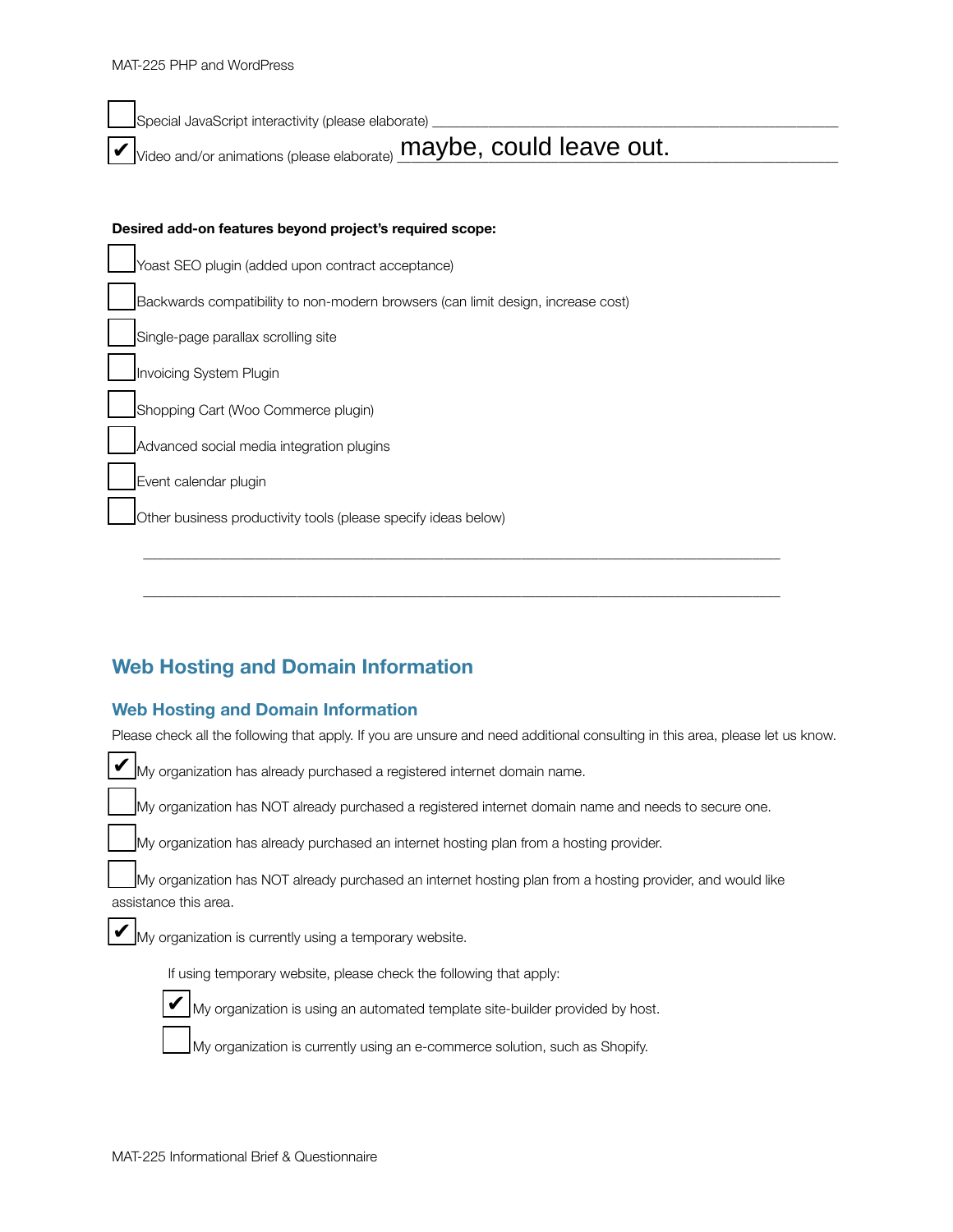### **Ongoing Maintenance and Administration**

Please check all the following that apply.

 $\odot$ My organization will assume responsibility for web site content maintenance and administration after the contracted design is fully complete.

My organization would like to enter into a separate retainer contract with designer for future major content updates and scheduled maintenance.

### **Timeline Expectations**

### **Timeline Expectations**

The client will fill out this questionnaire at the start of the semester to initiate a relationship with the pool of MAT-225 web designers. Additionally, the client will schedule at least two conferences (in-person, distance, or phone) with the instructor. The first meeting will be scheduled immediately after the questionnaire is completed and returned. The client should be prepared to answer additional questions that may arise from the questionnaire. The last meeting will be scheduled towards the end of the project. The meeting time will be mutually agreed upon by all parties shortly after initiating the agreement.

The client must also agree to answer questions and give feedback in a timely manner through email or other mutually agreed-upon method of communication.

### **Client Inspirations**

### **Client Inspirations**

Please list between 6-8 existing websites whose styles and/or functionalities have similar look and feel to the desired outcome of this project. Be sure to include URL web addresses. Additionally, let us know what you specifically like about the design for each (and anything you specifically *dislike*).

#### **Site 1**

| <sub>URL:</sub> https://www.squarespace.com/templates/art-design                           |  |
|--------------------------------------------------------------------------------------------|--|
| Color palette Motion graphics <b>V</b> Gallery functionality <b>V</b> Layout<br>Navigation |  |
|                                                                                            |  |
| Transitional changes (easing effects on scrolling, hover states, etc.)                     |  |
| Visual styling (drop shadows, geometric, organic shapes, etc.)                             |  |
| Other comments:                                                                            |  |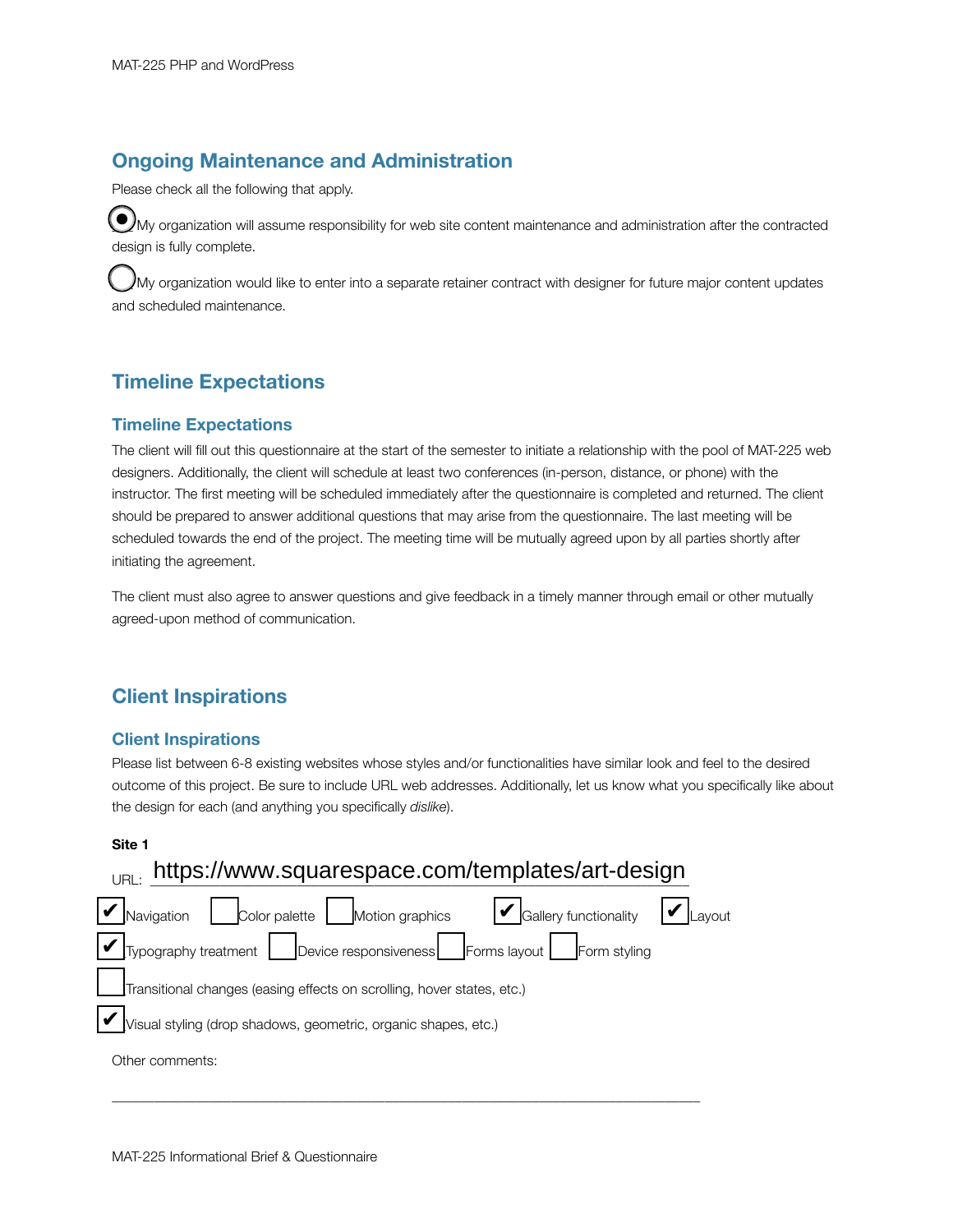| Site 2                                                                                 |
|----------------------------------------------------------------------------------------|
| http://www.johncederquist.com/<br>URI                                                  |
| $ \mathcal{V} $ Gallery functionality<br>Color palette   Motion graphics<br>Navigation |
| Device responsiveness   Forms layout  <br>Typography treatment<br>Form styling         |
| Transitional changes (easing effects on scrolling, hover states, etc.)                 |
| Visual styling (drop shadows, geometric, organic shapes, etc.)                         |
| Other comments:                                                                        |
| I like the simplicity of this site                                                     |

**Site 3**

# $U_{\text{URL:}}$  <http://valbritton.com/work>

| Color palette Motion graphics<br>Gallery functionality<br>Navigation       | Layout |
|----------------------------------------------------------------------------|--------|
| Typography treatment   Device responsiveness   Forms layout   Form styling |        |
| Transitional changes (easing effects on scrolling, hover states, etc.)     |        |
| Visual styling (drop shadows, geometric, organic shapes, etc.)             |        |
| Other comments:                                                            |        |

\_\_\_\_\_\_\_\_\_\_\_\_\_\_\_\_\_\_\_\_\_\_\_\_\_\_\_\_\_\_\_\_\_\_\_\_\_\_\_\_\_\_\_\_\_\_\_\_\_\_\_\_\_\_\_\_\_\_\_\_\_\_\_\_\_\_\_\_\_\_\_\_\_\_\_\_\_\_\_\_\_\_\_\_

### **Site 4**

| http://www.hannahbeatricequinn.com/brooms/<br>IIRI                             |        |
|--------------------------------------------------------------------------------|--------|
| Color palette $ $<br>Motion graphics<br>Gallery functionality<br>Navigation    | Lavout |
| Device responsiveness   Forms layout  <br>Form styling<br>Typography treatment |        |
| Transitional changes (easing effects on scrolling, hover states, etc.)         |        |
| Visual styling (drop shadows, geometric, organic shapes, etc.)                 |        |
| Other comments:                                                                |        |
|                                                                                |        |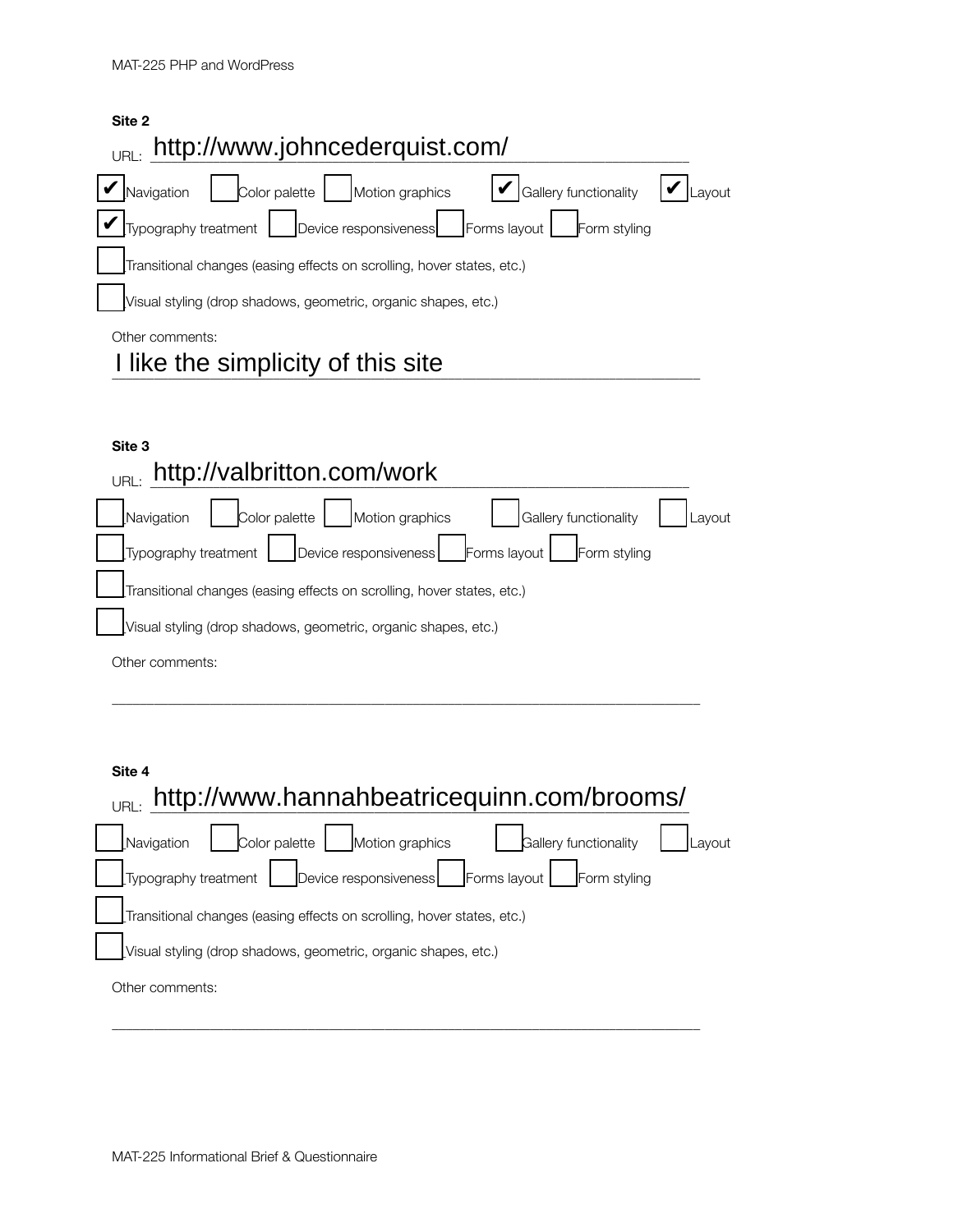# **Site 5** URL: <https://www.adriensegal.com/>  $\blacktriangledown$  Navigation  $\|\cdot\|$  Color palette  $\|\cdot\|$  Motion graphics  $\|\cdot\|$  Gallery functionality  $\|\cdot\|$  Layout Typography treatment **|\_\_\_**Device responsiveness |\_\_\_Forms layout |\_\_\_Form styling \_\_Transitional changes (easing effects on scrolling, hover states, etc.) \_\_Visual styling (drop shadows, geometric, organic shapes, etc.) Other comments: ong meen in the with these research equal of obtain tary on the page, of some are long hotizontal rectangles and some are verticle rectangles to very much in line with what I need. Squares could vary on the page, so

# allow for portrait and landscape formatted images.

#### **Site 6**

| URL:                                                                       |        |
|----------------------------------------------------------------------------|--------|
| Color palette   Motion graphics<br>Gallery functionality<br>Navigation     | Lavout |
| Device responsiveness Forms layout<br>Form styling<br>Typography treatment |        |
| Transitional changes (easing effects on scrolling, hover states, etc.)     |        |
| Visual styling (drop shadows, geometric, organic shapes, etc.)             |        |
| Other comments:                                                            |        |

\_\_\_\_\_\_\_\_\_\_\_\_\_\_\_\_\_\_\_\_\_\_\_\_\_\_\_\_\_\_\_\_\_\_\_\_\_\_\_\_\_\_\_\_\_\_\_\_\_\_\_\_\_\_\_\_\_\_\_\_\_\_\_\_\_\_\_\_\_\_\_\_\_\_\_\_\_\_\_\_\_\_\_\_

#### **Site 7**

| URL:                                                                       |        |
|----------------------------------------------------------------------------|--------|
| Color palette   Motion graphics   Gallery functionality<br>Navigation      | Layout |
| Typography treatment   Device responsiveness   Forms layout   Form styling |        |
| Transitional changes (easing effects on scrolling, hover states, etc.)     |        |
| Visual styling (drop shadows, geometric, organic shapes, etc.)             |        |
| Other comments:                                                            |        |